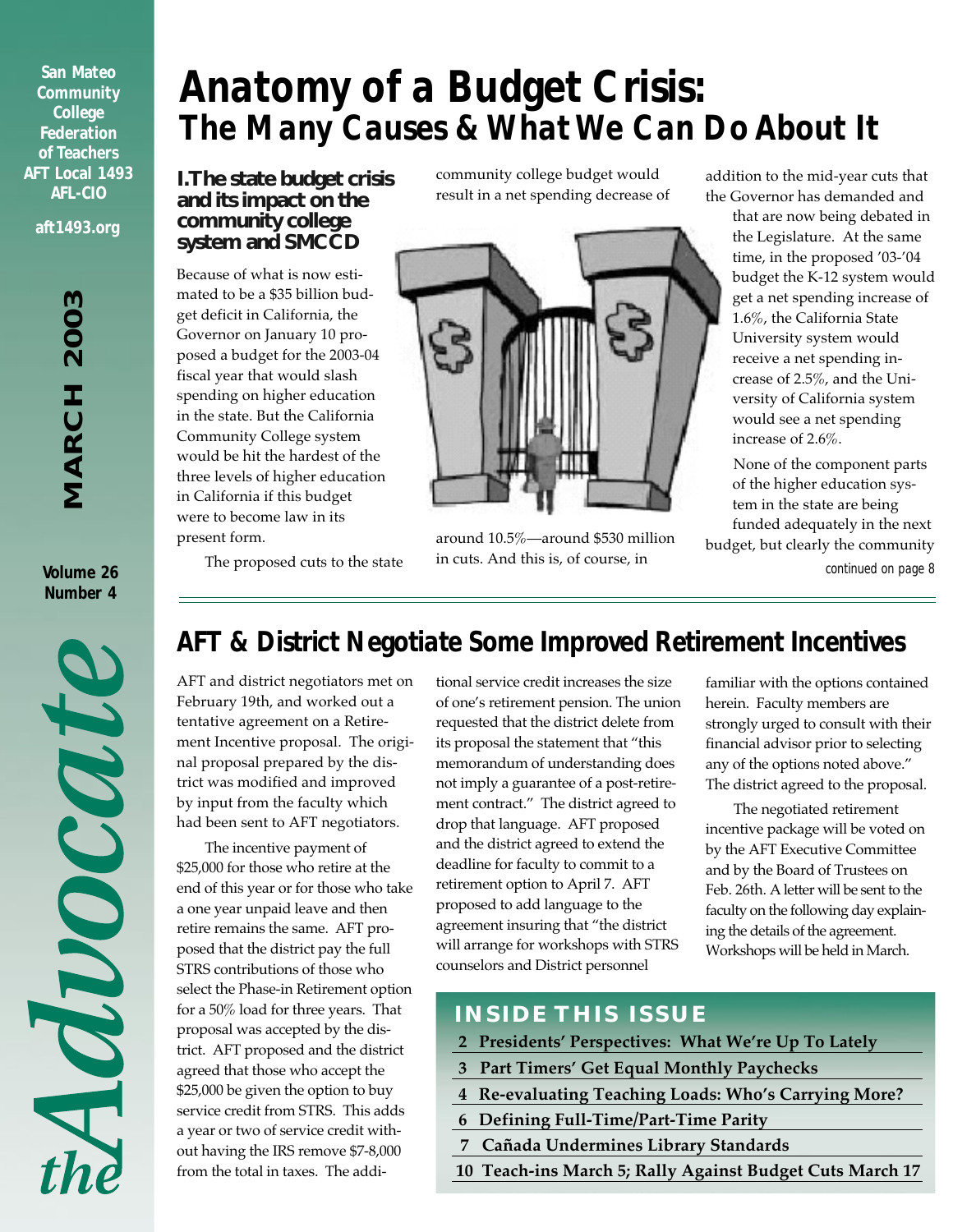Advocate

**MARCH 2003** *MARCH 2003*

#### **San Mateo Community College Federation of Teachers AFT Local 1493, AFL-CIO**

1700 W. Hillsdale Blvd. San Mateo, CA 94402 (650) 574-6491 aft1493.org

**Editor** Eric Brenner, Skyline, x 4177

**Editorial Board** Eric Brenner, Skyline, x 4177 Dan Kaplan, x 6491

#### **Co-Presidents**

Katharine Harer, Skyline, x 4412 Joaquin Rivera, Skyline, x 4159

**Vice President** Ernie Rodriguez, Cañada, x 6785

**Secretary** George Goth, Skyline, x 4390

**Treasurer** Anita Fisher , CSM, x6383

#### **Chapter Chairs**

Chip Chandler, Skyline, x 4286 Teeka James, CSM, x6390 Yaping Li, CSM, x6338 Romelia Thiele, Cañada, x3211

#### **Executive Committee Reps.**

Nina Floro, Skyline, x 4414 Rick Hough, Skyline, x 4193 Anne Nicholls, Cañada, x 3293 Karen Olesen, Cañada, x 3415 John Searle, CSM, x6607

#### **Part-timers Reps.**

Victoria Clinton, CSM, x 6492 Hari Costarides, Cañada, x6889x9127 Norman Prince, Skyline, x6889x9358

**Chief Grievance Officer** John Kirk, CSM, x 6386

**Executive Secretary** Dan Kaplan, x 6491



#### *PRESIDENTS' PERSPECTIVES PRESIDENTS' PERSPECTIVES*

## *Negotiating Incentives, Rallying Against Budget Cuts & Seeking Data*

*by Katharine Harer and Joaquin Rivera, AFT 1493 Co-Presidents*



This has been a tough semester, with budget reductions looming and concern about layoffs, program cancellations and severe cutbacks creating anxiety for everyone. Most of you have read the AFT's letter to faculty of February 10 (available at: **aft1493.org**), so we won't repeat any of that information here, but we will give you an update in a couple of areas.

#### **Retirement Incentives**

First of all, we want to clarify the union's response to the District's offer of retirement incentives to help solve the budget shortfall. The AFT has been happy to negotiate retirement incentive packages with the District in the past. We think that they can be very helpful in reducing District costs, and that faculty who intend to retire may want to take advantage of a good package. However, there are two points that must be understood: 1) Retirement incentives must be negotiated with the AFT before they are approved by the Board of Trustees and officially offered to faculty; 2) Incentives must be reasonably worthwhile; they must not lead to the loss of significant STRS credits or of ongoing retirement benefits.

For these reasons, the AFT has arranged a negotiating session with the District for the week of February 18th where we hope to make some suggestions to improve the District's retirement package, creating a better deal and a stronger response from faculty than the original package may engender. If the District decides to improve the retirement incentives, it could be a win-win situation; with more people taking an improved package, the savings will be greater in the long run. On the other hand, if the District stays with their original offer, it could very well be that fewer faculty will accept it and the necessary savings won't come about. In an effort to get your input, we put out an email request just before the four-day weekend, asking for your proposals on retirement incentives. Several hours after the email went out, we had already heard from a number of faculty members, and we assume that we will hear from many more and that we will be able to use some of these ideas in our negotiation.

#### **Rally Against Budget Cuts March 17 in Sacramento**

*continued on next page* The second area that we want to tell you about is the exciting grassroots response to the protest against community college cuts on March 17th in Sacramento, initially organized by FACCC and now endorsed by a long list of organizations and community college unions, including the State Academic Senate, CALSACC (the statewide Associated Student organization), CCLC, the Board of Governors, CSEA, the AFT locals at CCSF, Cabrillo , El Camino, Los Rios, many Southern California community college unions and our own AFT local 1493. On a district level, plans for teach-ins on each of the three campuses are taking shape. The Skyline Associated Student group has designed a postcard that can be used for an all-district postcard campaign. Speakers from the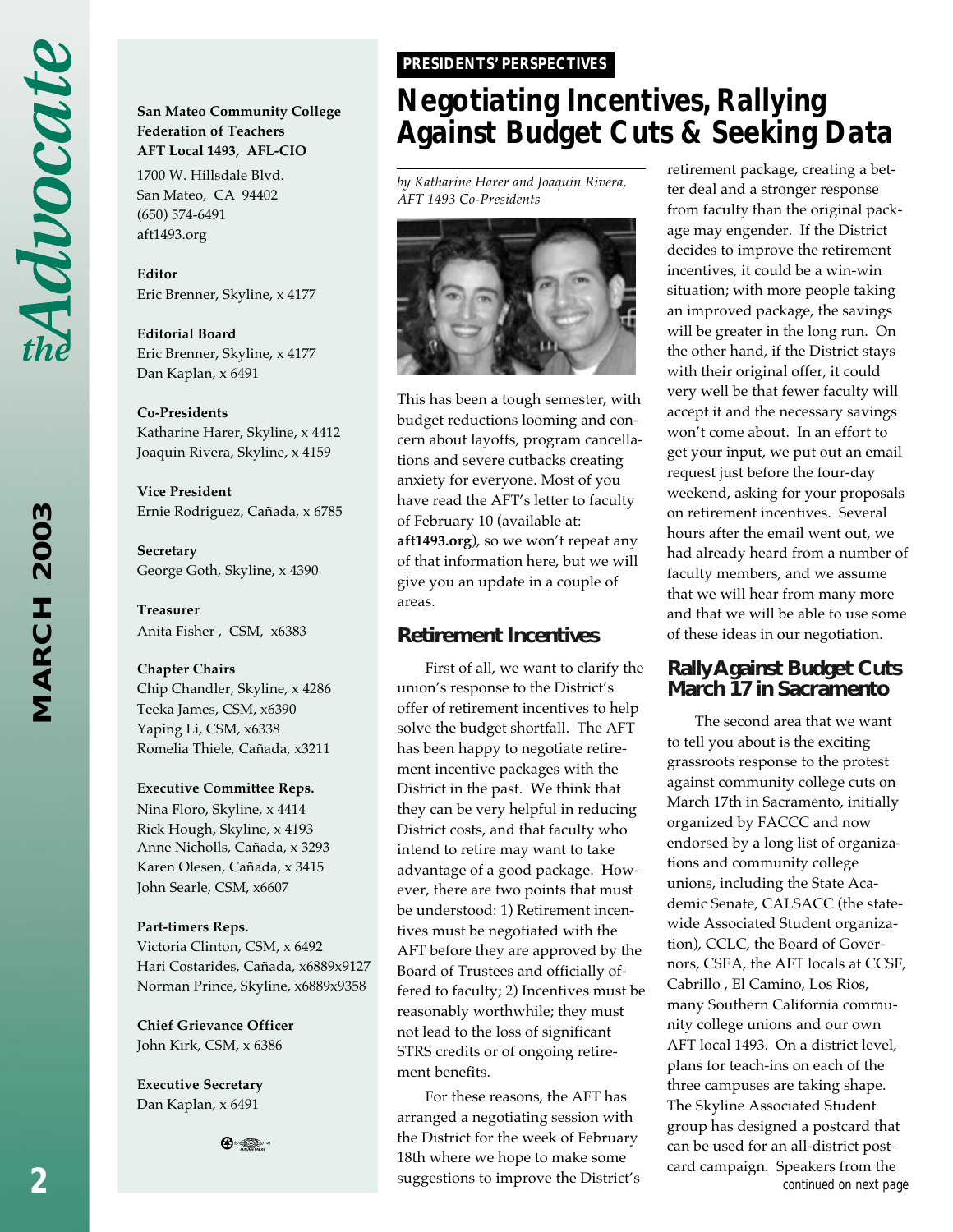### *Part Timers Finally Get Equal Monthly Paychecks PART-TIMERS' ISSUES PART-TIMERS' ISSUES*

Part-time faculty may be somewhat confused when they look at their paychecks this semester. That is because the District has just implemented equal monthly paychecks for part-timers. Part-time faculty members have been asking for equal payments for almost twenty years as expressed in many part-time faculty surveys that the union has conducted over the years, and the AFT negotiating team was finally able to win this concession in the last contract settlement. However, the District claimed that they had some accounting and clerical problems to resolve before they could implement equal payments. With a little urging from the union, three semesters after we signed the contract, we were able to make equal payments a reality. We've received a few inquiries from part-timers about this new distribution of salary. Some have asked about how it works and a few have asked why we made this change.

First of all, equal payments help faculty members to achieve more

#### financial balance from month to month. Since hourly pay varies depending on holidays and vacations, part-timers' checks used to, in turn, vary by as much as hundreds of dollars depending on the month. August, December and January checks, for example, were always smaller than other months, and for many part-timers this discrepancy caused difficulties in budgeting and paying for larger monthly expenses, such as housing and car payments. With this new system, faculty can count on a certain amount each month with little variation.

The most important thing to note is that there is no loss of salary but, rather, an equalized distribution of the total over a five month period. The system works as follows: part-time faculty with semester-long assignments have their payroll distributed each semester in four (4) equal payments over five (5) months. The first and last distribution equal one-half of one full payment. One full payment equals one quarter of your total pay for the semester. On the first month of

#### *Presidents' Perspectives*

*continued from previous page*

California Budget Project and local legislators are being contacted and invited to speak at the different campuses. Fact sheets with clear information on how the budget cuts will affect students and faculty are being produced. And plans to rent a number of buses to carry our students, faculty and staff up to Sacramento on March 17th are in the works.

It is absolutely essential that we get active and work with our students to fight these inequitable cuts. The strong response to March 17th is a sign that faculty and students around the state are sick and tired of being at the bottom of the funding food-chain. Find out what is happening on your campus and get involved!

#### **Show Us the Numbers**

Finally, union and senate representatives must be let into the loop as far as the exact state of our district budget is concerned so that we can provide real input in this budgetary crisis. Precisely speaking, the faculty representatives on the District Budget Committee have asked many times to see a line-item, detailed budget that would make it possible to know exactly where money is being spent in our district. Finally, on February 18 the district made these budgets available. Now that we will be able to make an informed analysis of where the district money is being spent, perhaps real "shared governance" will be possible. At least we now will be able to ask pertinent questions about district expenditures and will be able to make useful recommendations.

the semester (August or January) you are paid half of one quarter, or 1/8 of your total pay for the semester. The District insisted on this arrangement as a safeguard against faculty members owing the District money for classes that were cancelled at the start of the semester.The next three months you are paid 1/4 of your total pay for the semester and the last month (December or May) you receive the other half of the full payment still owed to you, or 1/8 of your total pay for the semester. The distribution looks like this:

#### **1st month: 1/8 of the total you earn that semester**

**2nd, 3rd & 4th month: 1/4 each mo.**

#### **5th month: 1/8**

Remember, too, that part-time checks look a little different this semester because they show the salary increases negotiated by the union during the last contract settlement. The part-time equity funding the district received from the state should help to plump up those paychecks!

#### **Part-Timers Lose First**

And on a final, final note: the AFT is concerned about the number of part-time faculty who are losing positions in our district as well as those whose loads are being significantly cut. Part-timers are the first to go, the most expendable, and the least secure of all faculty members in our district. We would like to gather some data on the situation of our part-timers during this period. We'd like all part-timers who either lost all of their classes or had their regular load reduced this semester to provide this information to Dan Kaplan, AFT 1493 Executive Secretary, at: kaplan@smccd.net. We want to understand exactly what it means when the district says that over 300 sections have been cut from the spring semester offerings. How many parttimers lost their jobs this semester?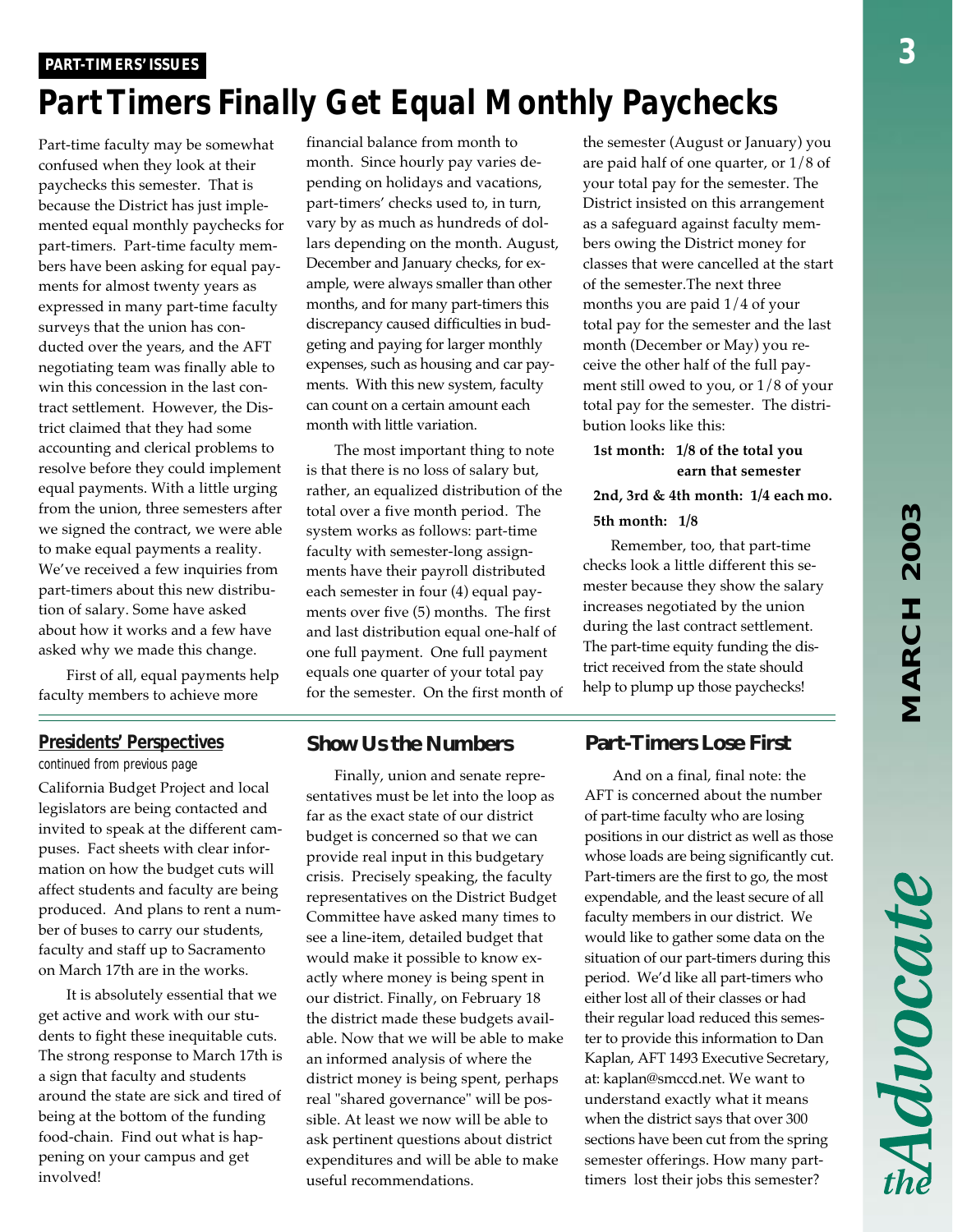# *Re-evaluating Teaching Load: A Unified Approach Is Needed to Address Long-time Inequities in Many Disciplines*

*By Teeka James, CSM Chapter Co-Chair*

Clearly our current budget crisis is foremost in our minds these days, and so an article that proposes reductions in teaching loads may seem wrong-headed. However, while we listen to the State's last dollars drain through the bottom of the last unprotected wetlands, and in anticipation of us all being faced with the prospect of being asked to do more for less (or worse, invited to not do at all), let us consider that for years faculty across diverse disciplines—full time and part time alike—have argued that their teaching loads are heavy and their compensation light.

#### **The Discrepancy Between Lecture and Laboratory FLCs**

The most common concern faculty have about teaching load is that lab courses earn instructors fewer FLCs per hour than do lecture courses.**<sup>1</sup>** The implied rationale for this discrepancy is that lab and lecture teaching are not comparable: lecture teaching demands expertise, preparation, and evaluation of student achievement and progress while lab teaching does not. As those of us who teach in lab settings know, however, the premises are not universally sound. All lab assignments require expertise, some necessitate instructor preparation, and some create assess-

ment work for instructors. For example, science labs generally involve as much if not more preparation than goes into any lecture-classroom activity: intellectually, the experiments must be pedagogically sound and relevant; practically, the experiments have to be designed and then set up, with instruments, specimens, or chemicals ready to go. Once students arrive, the instructor has to explain the experiment and then assist the students throughout the lab hours, answering questions, clarifying murky points. The lab itself often is comprised of expensive equipment and potentially dangerous substances—

remember all those jokes about blowing things up in chemistry lab? —and so requires supervision with an eye to safety. Finally, each science lab session produces a nice pile of lab notebooks to be graded. Clearly the science labs fit the criteria for lecture teaching: expertise, preparation, and evaluation of student achievement and progress. So in some cases, as in the sciences, we can rightly argue that

lab assignments should earn affected faculty one FLC per hour, as their corresponding lecture courses do.

The discrepancy between lecture and lab FLCs has another impact on faculty with lab assignments: when a teaching load is heavy with lab assignments carrying those fractional FLCs, faculty become overextended. For example, besides coaching teams, physical education faculty spend hours and hours teaching PE lab classes at a .75 FLC per hour rate. And, lab classes—aerobics or yoga for example—can have as many as 40-50 students per section, plus countless "fitness academy" students who attend classes on a drop-in basis. The problem is that faculty become fragmented, forced to teach six or seven courses per semester to fulfill the 15-unit FLC load. One problem with this load model for PE instructors (besides exhaustion) is that it is extremely difficult to take on responsibilities that carry reassigned time or to bank units. Faculty in many other disciplines experience similar frustration and hardship with their lab/lecture rates.

#### **The Librarians: Hours More Than Their Colleagues**

As The Advocate reported in April 1997, our district librarians work more hours than librarians at any other "Bay Ten" community college, and also more than



*How heavy is your load?*

SMCCCD counselors, whose roles librarians feel are similar to theirs. Our librarians work at a .40 FLC per hour rate, which translates to 37.5 hours per week, while counselors carry a caseload of 33 students per FLC and are required to be on campus and available to students 30 hours per week. It's useful to note that while the counselor caseload is a significant factor, the counselors' and librarians' "duties and responsibilities"**<sup>2</sup>** are extremely similar. Both librarians and counselors are required to serve students, maintain records, create college reports, develop discipline-specific curriculum, participate in committee work,

hiring, and so on. In addition, for their .40 FLC per hour load, librarians are paid at the "special" hourly rate, the lowest of the three hourly pay rates.**<sup>3</sup>** Although librarians hold master's degrees and perform teaching and other professional duties, their hourly rate is \$15 per hour less than the lab rate for all other instructors. This one should be a no-brainer.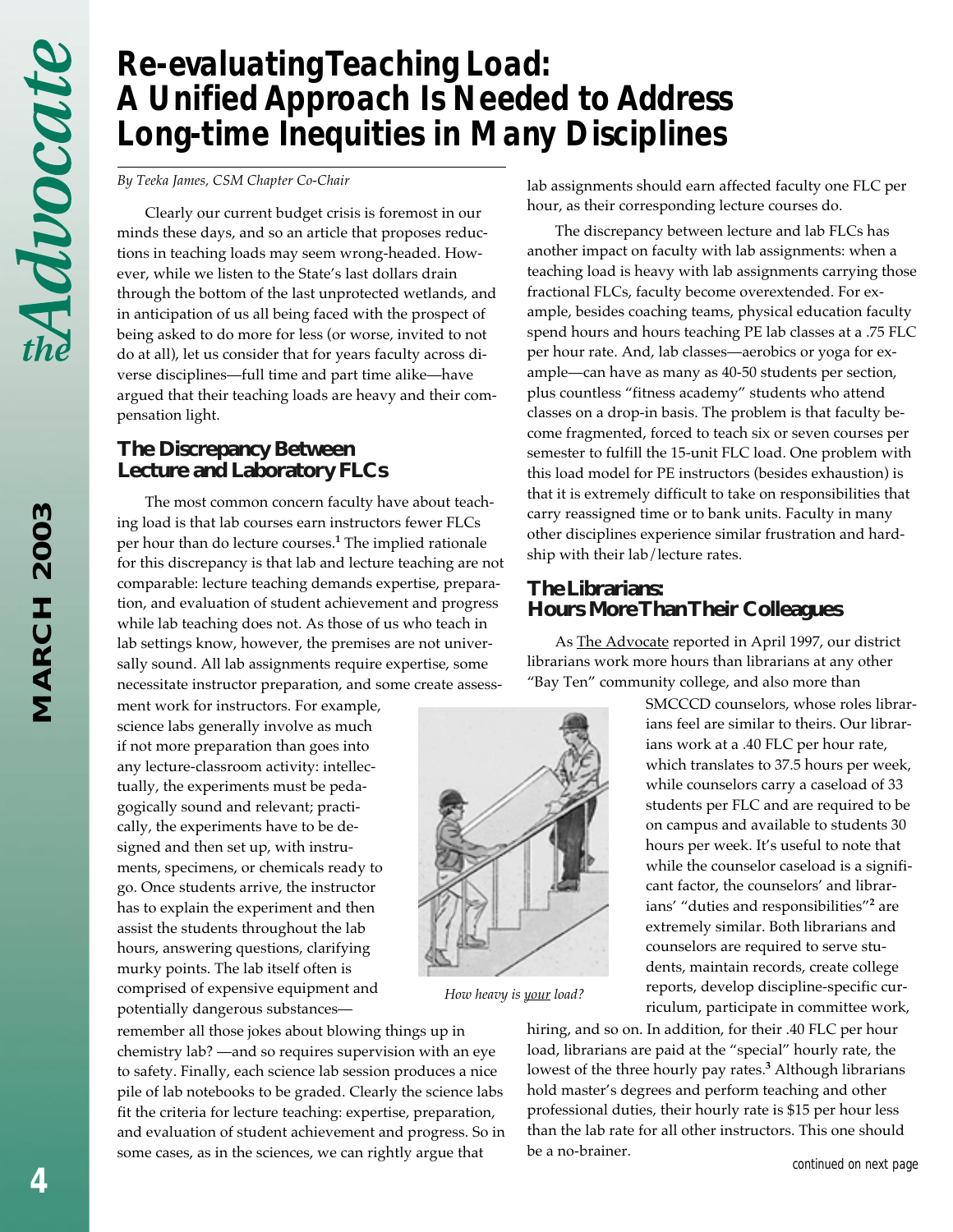# MARCH 2003 *MARCH 2003*

Advocate

#### *Re-evaluating Teaching Load*

*continued from previous page*

#### **English Composition: The Mythology Behind "Comp Load"**

English composition instructors have a unique arrangement on load in our district contract that most faculty in the field find troubling. Because transfer agreements dictating how much writing each composition student produces<sup>4</sup> create an overwhelming paper grading load, an instructor concurrently teaching four classes designated as composition courses, each with 26 students, earns a "comp load"—a 1.25 FLC per hour rate. In short, a three-unit class gets loaded as 3.75 FLCs, meaning that it only takes four courses to make up a 15-unit load. How-



*How do we equalize everyone's load?*

ever, the moment you step outside of that comp load arrangement, you lose the 1.25 FLC per hour rate on all your courses for that semester. This fact proves to be a strong disincentive for faculty to teach literature courses, serve students in the writing lab, and take on innovative assignments such as research grants or special programs that are recorded as reassigned time. So, for example, you could teach four sections of ENGL 100 and have your comp load, or you could take on a project with three units of release time and teach four sections of ENGL 100 and have your 15 FLCs. Huh? It boggles the mind. Additionally, parttime instructors never benefit from this special load arrangement because they are barred from teaching the requisite number of courses to earn comp load. Chalk up yet another way in which part-time faculty are paid less for teaching the same courses full-time faculty teach.

The saddest part of the comp-load quagmire is its illogical nature: each composition section is equally difficult and time consuming for the instructor, no matter how many other composition courses you are teaching; nothing about that changes if you are teaching one section or four. So what's the solution? A consistent calculation of load: let

the composition classes carry their extra .75 regardless of how many sections one teaches for both full-time and parttime faculty.

#### **Thinking Ahead**

One day our state and District will again have money to spare, ready to be wrested from the grip of corporateminded politicians by faculty with serving students at heart. In preparation of that day, I propose we begin formal discussions among faculty to outline how the above concerns—and the other load issues plaguing other disciplines—might be addressed. Interestingly, the December 2002 edition of *Union Action*, City College of San Francisco's AFT publication, reports that they have presented to their chancellor and vice-chancellors the issue of "increasing the load factor for lecture-lab and non-credit classes". One place to have this discussion will be at campus AFT chapter meetings, which are being planned for this spring term, but the best place to start is in our department meetings, workrooms, and offices.

Allocating limited funds is always difficult—all comers are needy, most worthy. Some of us will have the perspective that there's just one pie, and we each have to grab as big a piece as we can, the rest in line be damned. I hope we can suspend bickering of the I-work-harder-than-you-do nature and simply advocate for better conditions for all of us, even if it's just a bit at a time.

#### *Footnotes*

**<sup>1</sup>** You can examine the "Non-lecture Assignment Schedule" in the contract, Appendices p. 11-12. In overview, lab rates range from .55-.80 FLC per hour, and reassigned time earns one .40 FLC per hour.

**2** You can find these in our contract, Appendices page 7-9.

**3** The other pay rates are "lecture" and "laboratory". You can view the schedule in the contract, Appendices page 4. **4** For the curious, each student in a transfer-level composition class is required to write 8,000-10,000 words per semester.



*Send us your ideas on load issues.*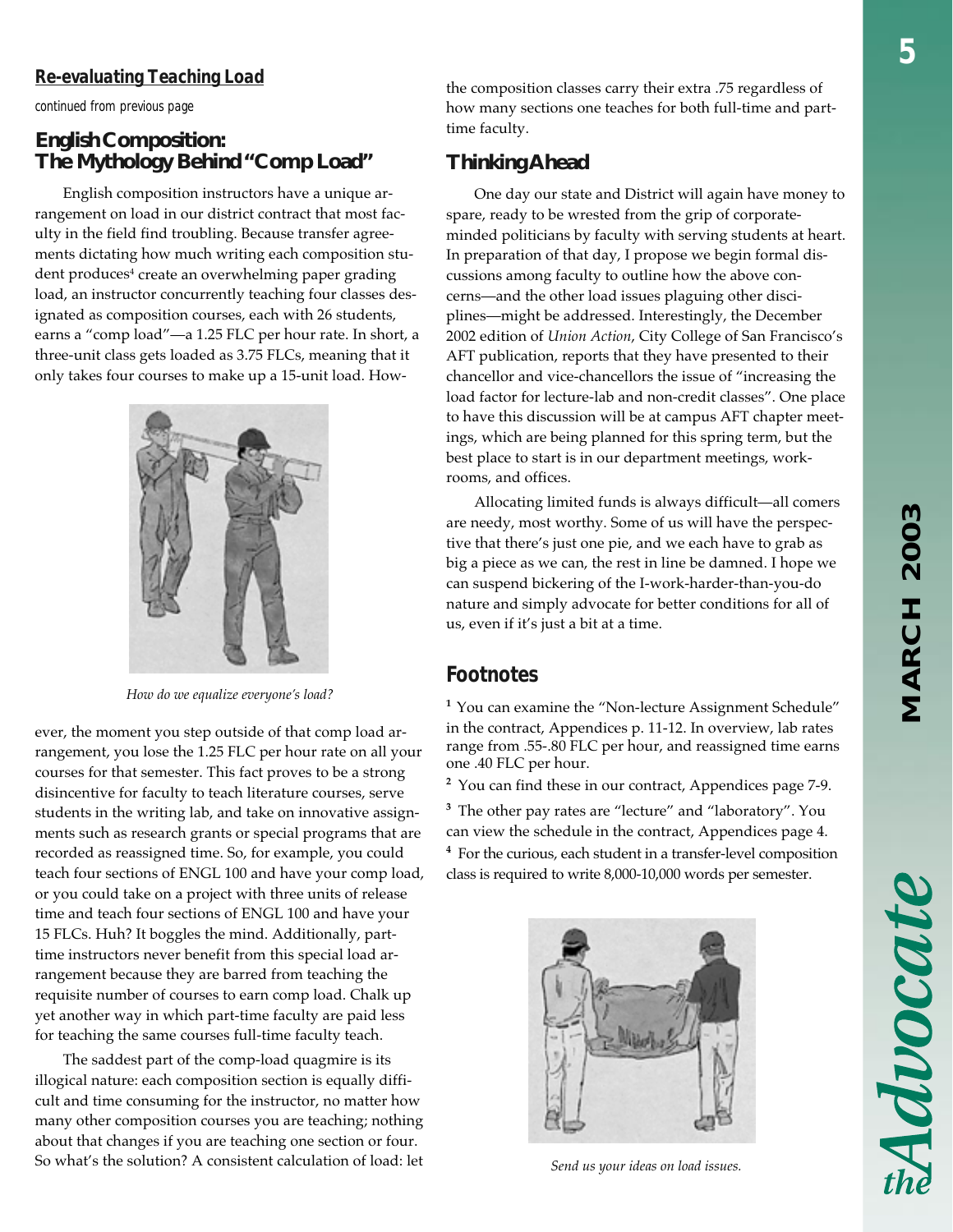#### *PART-TIMERS' ISSUES*

# *How Do We Define Full-Time/Part-Time Parity?*

*by Chris Storer, Legislative Analyst, California Part-time Faculty Association*

The Board of Governors for California Community Colleges has established a policy of comparable pay for comparable work, and the state has provided initial funding of \$57 million per year to begin closing the gap between fulltime and part-time faculty compensation. To gain additional funding for the board's policy, the 71 local districts must each negotiate "definitions of parity." With the Board's policy that comparable work should be compensated comparably, the parity discussions are to resolve "What work is being compared?" or "Which professional expectations of full-time faculty are equally expected of part-time faculty." To begin to engage academic senate faculty with their union colleagues on these issues, a con-

ference on "Defining the Professional Expectations of Full-time and Part-time Faculty" was organized by the California Part-time Faculty Association (CPFA) and took place at De Anza College on November 16, 2002.

The Conference was a great success measured by the number and strength of positive com-

ments we have received. Jane Buck, President of the American Association of University Professors, argued that the work we were doing was at the core of protecting the profession from the ongoing assault on tenure, the unbundling of the profession, and the general corporate takeover of higher education during the past 30 years. A draft of President Buck's talk is available at the CPFA website at: **cpfa.org**. Linda Collins, Past President of the Academic Senate for California Community Colleges, built on Jane's analysis with more detail of the particular situation in the CCCs, with references to the Senate paper, "Part-time Faculty: A Principled Perspective" (available on the Academic Senate website: **www.academicsenate.cc.ca.us**). Alisa Messer, Vice President of the Community College Council of the California Federation of Teachers, then began to actively engage the attendees, exploring the current state of negotiations at the various districts represented. Various examples were discussed in the context of the issues and ideals represented in the earlier presentations.

I believe that by the end of the day everyone had come to deeply understand that the task, set to us by the Board of Governors, is not just about getting more compensation for part-time faculty. Rather, it is truly about the faculty's having a real opportunity to undo some of the damage to our profession, our institutions, and our students, damage that has occurred over the past 30 years as faculty work has

been unbundled and degraded by the increasing corporatization of higher education under the guise of cost cutting forced by underfunding.

It was clear that many districts are trying to define the professional expectations of part-time faculty as only 75% of those of full-time faculty, or even less. It was also clear that none of the districts have presented any justification for this. They are merely thinking of how they might be able to use some of the PT Compensation Fund money for other purposes than PT faculty salaries. Administrative positions regarding professional expectations have no relationship to what is good for students or to the quality of the institutions in general.

The conference was aided considerably by the presence of union and academic senate participation from San Francisco City College where there is strong faculty commitment

> to the basic principles that faculty professionalism should not be unbundled, and that the professional expectations of part-time faculty should be a load-based 100% pro-rata percentage of the professional expectations of comparable full-time faculty members. The SFCCD senate and union have been in joint deliberations

much of this term, working out the details of how to make this happen without breaking up the work of faculty into bits and pieces that can be checked off on a timed punch card. They recognize that the work of faculty professionals is a constantly shifting response to the changing needs of their students, their departments and divisions, their institutions, and their disciplines. They also recognize that the circumstances of part-time contingent employment place different demands on faculty members and that while, for example, the concept of a 40% full-service faculty member may not lend itself to academic senate service, it may lend itself better to pedagogical research or curriculum maintenance or community service and outreach or program review or other areas.

So where do we go from here? Most agreed that it is very important that we all begin joint deliberations among senate and union leadership as soon as possible. It is also clear that administrations have not informed or educated their boards of trustees about these matters and it is very important that local senates develop their legally mandated advice to boards on the relevant academic and professional matters involved in definition of the professional expectations of faculty. To this end, it seems that the ideal next step might be to plan district or college senate meetings as soon as possible, with at least an hour or two devoted to a discussion of these issues. It might be wise and useful to invite local union executive councils to such meetings.

*The task is not just about getting more compensation for part-time faculty. Rather, it is truly about the faculty's having a real opportunity to undo some of the damage to our profession, our institutions, and our students as faculty work has been degraded.*

*MARCH 2003*

**MARCH 2003**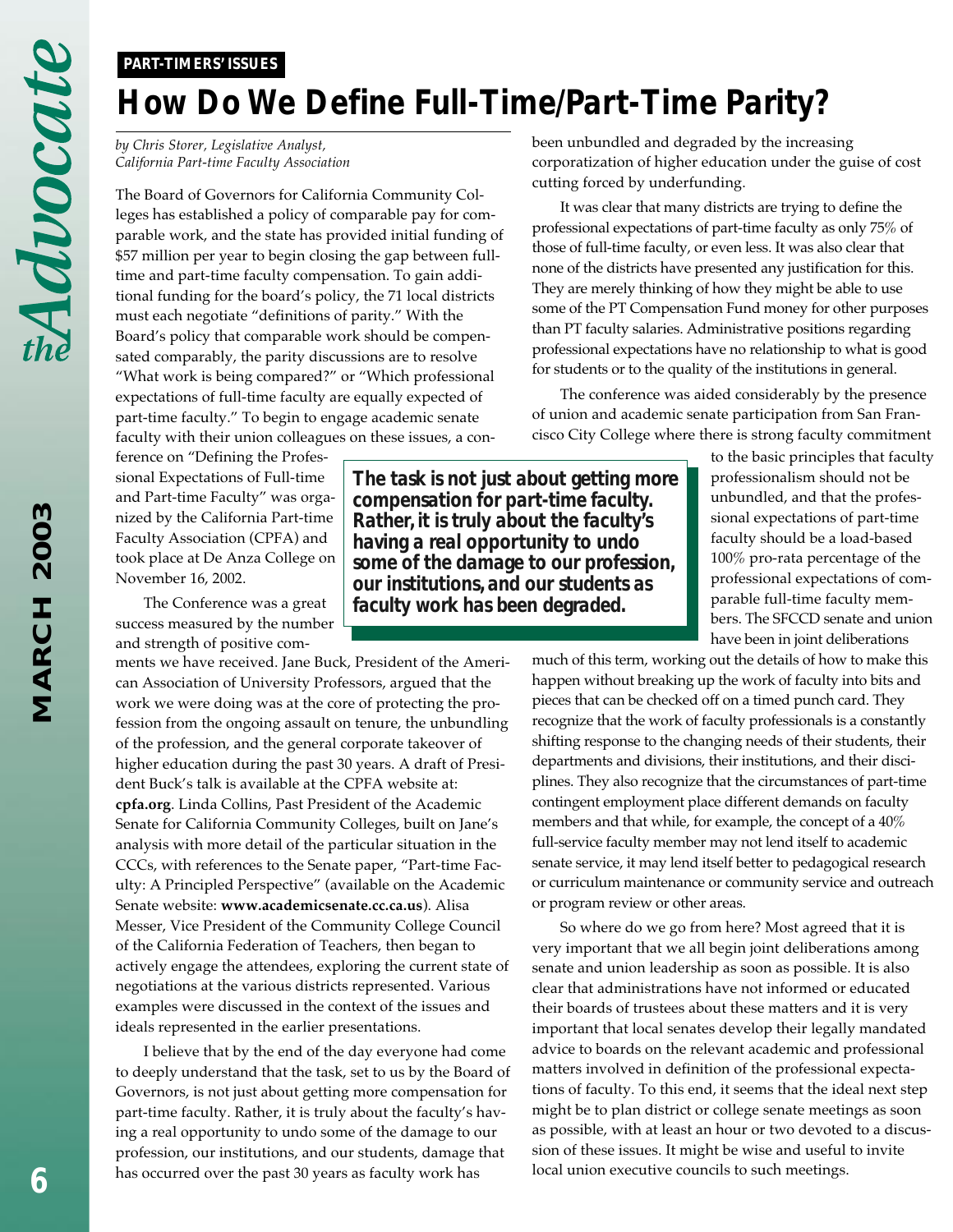Advocate

## *Cañada Undermines Academic Standards by Operating Library Without a Librarian*

#### *By Eric Brenner, Skyline,* Advocate *Editor*

As the administration begins to cut classes and consolidate or eliminate programs or services due to tight budgets, it is critical that faculty and staff play a strong role in assuring that basic academic standards be maintained at our colleges. A current case in point is the staffing of Cañada College Library.

At the beginning of the Spring semester, Cañada administration eliminated all 38 hours of adjunct librarian hours that were scheduled in the Fall '02 semester and left the Library with  $\underline{no}$  (0) adjunct librarians scheduled for this semester. These cuts came after Cañada Library had already been operating without a Library Coordinator, since the previous coordinator retired during the summer and the administration has not hired a temporary replacement or taken any steps to hire a new coordinator. This has left Cañada with a single full-time certificated (faculty) librarian trying to do all the professional duties required to run the library, as well as many management tasks—including planning a new library building (!) that no one else can do since there is no Library Coordinator. This is an impossible task, and although the full-time librarian has volunteered to work four days a week from 8:30 am until 7 pm, Cañada Library is now open Fridays (8 am – noon, reduced from 8 am – 3 pm last semester), without any certificated librarian on site. There are also no adjunct librarians available to staff the library when the full-time librarian has required off-desk duties or is not available due to lunch breaks, meetings or any other reasons.

#### **Like a Class Without an Instructor**

 Operating a community college library without a certificated librarian is the equivalent of offering a class without a certificated instructor and it is a violation of the California Education Code Section 78103, which states**:** *Libraries open to serve students during evening and Saturday hours shall be under the supervision of certificated personnel or those employed pursuant to minimum standards adopted by the board of governors.* (Although the Code does not explicitly state that libraries must be under the supervision of certificated personnel during weekday times, it is assumed that the requirement for these times would be at least equal to that of evenings and Saturdays.)

Furthermore, AFT 1493 believes that this inadequate library staffing is a threat to the accreditation of the college and a possible violation of the district's agreement with San Francisco State University. No other community college library in the Bay 10 districts and no other library in the Peninsula Library System is open at any time without a librarian sched-

uled. The agreement between Cañada College and San Francisco State University to offer SFSU degree programs at Cañada could be affected by the inadequate staffing as well as maintaining the library without a Coordinator. Deborah Masters, San Francisco State University Librarian, has expressed concerns about the level of library service being offered to SFSU students at Cañada Library and is planning to further investigate the situation.

On January 22, John Kirk, AFT 1493 Chief Grievance Officer, sent a letter to Cañada President Rosa Perez outlining the library staffing issues and urging her to reconsider the decision and to appropriately staff the library with certificated librarians at all times that the library is open.

#### **When a Library Is Not a Library**

President Perez responded on January 31 with the following message:

I would like to clarify that we are keeping our Library open as a study space on Friday. No services that require the skills and presence of the reference librarian are being delivered. I will discuss your other expressed concerns with our Academic Senate leadership and have already consulted with SF State.

President Perez has an interesting way of solving the problem of inadequate library staffing: she has simply proclaimed that on Fridays the library is not a library so apparently no rules apply. What does this say about the value Cañada College—with its new 4-year degree programs—places on its library services?

A little over a week after her pronouncement that the library is not a library on Fridays, President Perez specifically talked about the Cañada Library in a Feb. 10 Contra Costa Times article in which she discussed the benefits of community colleges offering upper division courses. The main point President Perez made about the library was that a van delivers books between S.F. State and Cañada. There is, in fact, no such book exchange between S.F. State and Cañada.

We hope that President Perez will take a closer look at the operation of the college library and that she will realize the need to maintain minimum academic standards by staffing the library with certificated librarians at all times the library is open.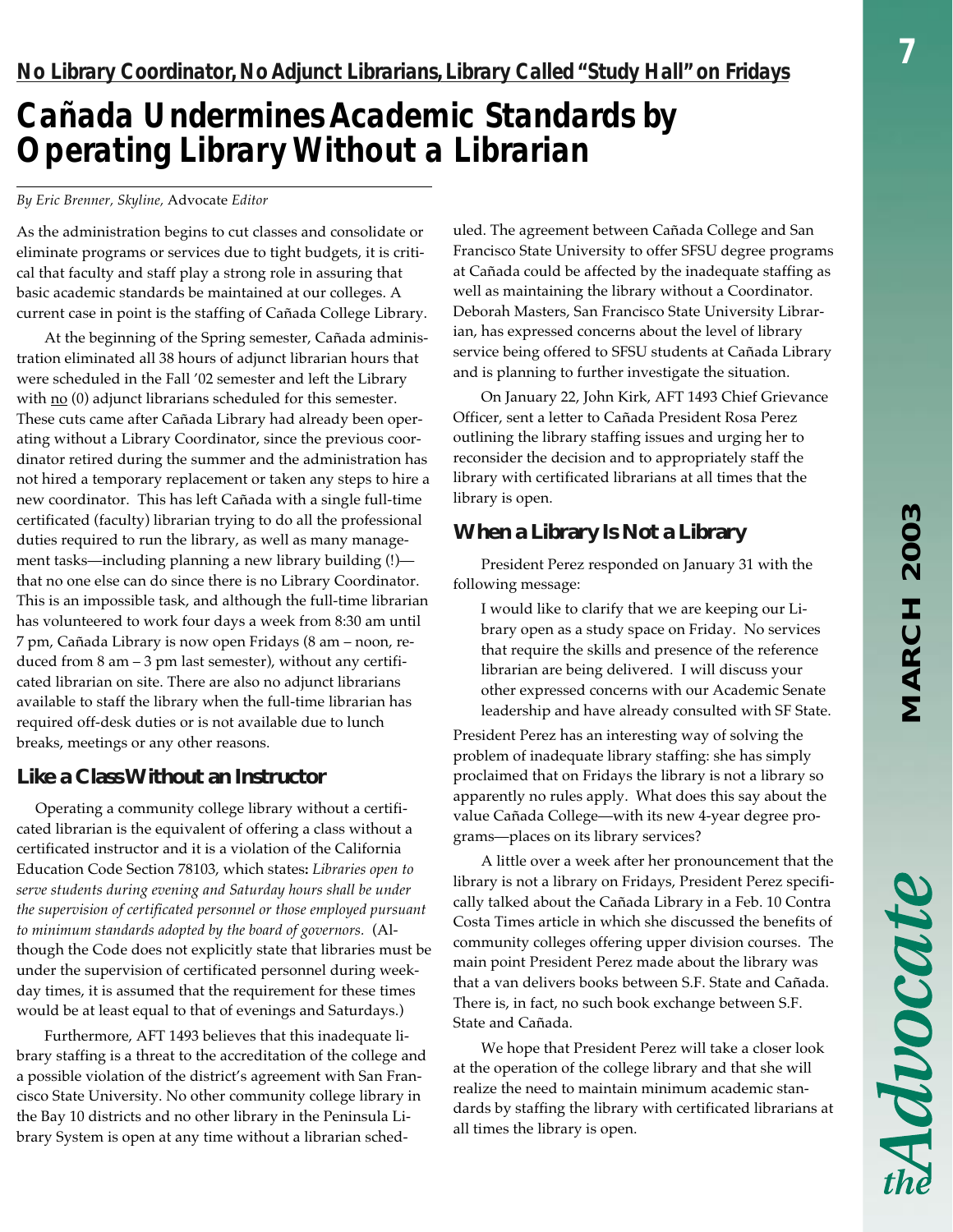# **MARCH 2003** *MARCH 2003*

# *Anatomy of a Budget Crisis*

#### *continued from page 1*

college system, in particular, is facing a major assault. If the new proposed budget becomes law, the community college system would have to significantly reduce spending on many aspects of the colleges' day-to-day operations, including cutting funds that are used to provide classes and student services, maintain equipment, and pay faculty and staff.

All of these proposed cuts must be understood in context. The community college system has been severely un-

der-funded for many years. The state spends approximately \$4,700 per year for each full-time community college student compared to \$7,000 for each K-12 student, \$8,600 per full-time CSU student, and \$19,000 for every full-time UC student. It is clear that the community colleges cannot survive and function as they have with these numbers.

#### *Over 200,000 Would Be Denied Access to Community College*

According to an analysis of the proposed budget cuts done by the Community College League of California, Davis wants "to cut \$1 billion in staffing and course offerings (over a period of 18 months—ed.) at the 108 California community colleges..." He also wants to raise student fees from \$11 to \$24 a unit. The League thinks that this would mean that more than 206,000 Californians would be denied access to a community college. The League estimates that half the cuts would come from faculty and staff layoffs or separations and half from students dropping out due to the higher cost of enrollment.

But it is not just in California where the state faces a budget crisis. In fact, across the nation state budgets are facing the worst crisis since the Second World War. Massive budget deficits now threaten both public employees

and the quality government services that they provide—like education and health care. This year alone state budget deficits are expected to reach a nationwide total of some \$76 billion or more. California's deficit alone is almost half of this nationwide total! Yet those in power in Washington, D.C. (euphemistically known as the Bush Administration) have decided in their most recent federal budget proposal not to propose any significant fiscal relief for the states. This same group of decision-makers has quite obviously

*The state spends approximately \$4,700 for each full-time community college student compared to \$7,000 for each K-12 student, \$8,600 per full-time CSU student, and \$19,000 for every full-time UC student.*

> decided that they can find and spend over \$200 billion for a senseless war in Iraq! Money can be found for war, but not for education and other vitally necessary social services. What kind of a message does this send to the students that we teach in our classrooms?

#### *Galatolo Says District Needs to Cut \$15 Million Over 18 Months*

How do these state numbers play out at the District level? At college forums, Chancellor Ron Galatolo said that the District was facing "a \$10-16 million problem." For example, the District would receive only \$2.5 million in Partnership for Excellence monies next year, as opposed to the \$5 million received for this year. He said that over a period of 18 months the District would have to achieve \$15 million in reductions. Ron said that this would require that between 150 and 200 District employees would have to leave the District in one way or another.

It was announced that around 200

employees in the District have been identified who could retire now with lifetime health benefits. It was estimated that maybe between 40 to 70 employees might be interested. To that end, Ron said that the District was interested in negotiating with the unions in the District an incentive program for voluntary retirement or voluntary separation.

#### **II: The need for true shared governance**

Ron also said, in answer to a question from the Academic Senate President at CSM, that given the fiscal crisis facing the District he understood the need "to meet more often in shared governance groups." The AFT agrees with this approach. Unfortunately, for a very long time in this District shared governance hasn't really been fully shared. The agenda

has been largely set by administration, with faculty and classified staff having to react to administrative proposals. It has not been a democratic decisionmaking process, where all players share equally.

#### *District Must Provide Full Information on a Regular Basis*

Faculty have requested information quite frequently that the district has never provided. Without this information, it is impossible to participate meaningfully in decision-making. For example, we would very much like to see the current District Office organization chart. These requests are not made to be "divisive" or "polarizing". Rather, if meaningful discussion of budgetary issues is to be possible, then this information must be made available on a regular basis to those who are supposed to be participants in the shared governance process.

In an attempt to make shared governance in the District more collaborative at a time of very real finan*continued on next page*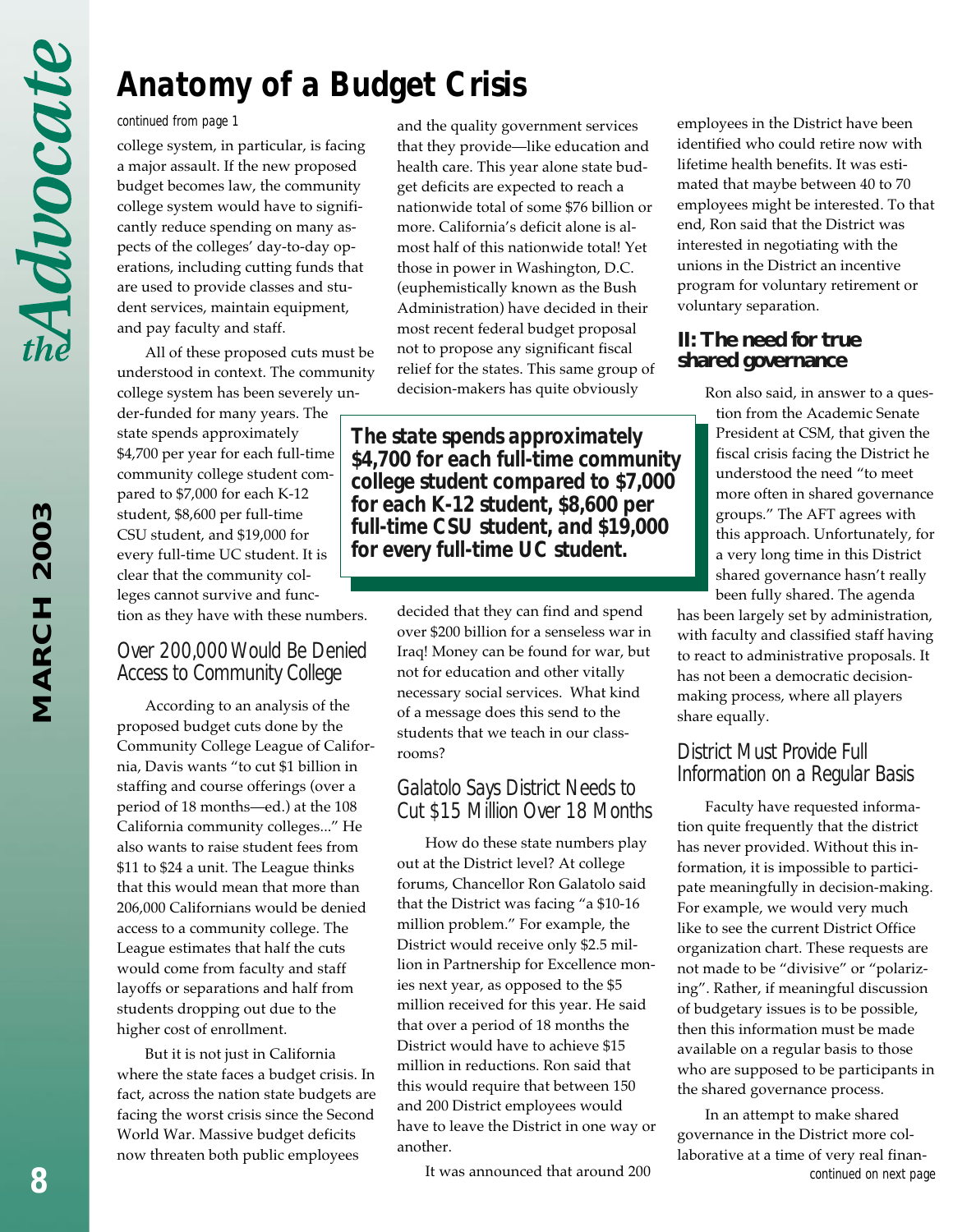# MARCH 2003 *MARCH 2003*

#### *Anatomy of a Budget Crisis*

cial crisis, AFT wants to express its strong endorsement of a resolution that was recently passed by the CSM and Skyline Academic Senates. This resolution calls for the formation of a "cross-constituency work group to address matters pertaining to the district budget." The charge of the work group is "to work collaboratively with the chancellor on all district budget matters…" This resolution is another indication of the frustration that faculty representatives have been feeling about the lack of real "shared governance" in the District.

One example of the types of concerns the AFT would like to examine in the District budget is the ratio of administrators to faculty. In terms of "Administration as % of Faculty FTE", Foothill-DeAnza is 5.1%, San Francisco is 3.7%, while San Mateo is 8.5%. Statewide the number is 6.1%.**<sup>1</sup>** When looking for reductions in spending in this District, then, it does appear to make sense to consider cutting administrative positions.

A second example of budgetary concern that the union would like to look into is the fact that our District has often grossly mispredicted its final ending balance. In 1999-2000, for example, the San Mateo District had the highest percentage of error in the state, miscalculating by 16,028%!**<sup>2</sup>** Is the District still having this problem today? What is the significance of this problem on the District's future budget planning decisions regarding impending budget cuts?

#### **III: Where did this budget crisis come from, and how can we fix it?**

Although the collapse of the stock market boom led to a dramatic decline in state income in the form of taxes paid on capital gains, there are also other more structural causes of the current budget crisis that need to be understood: namely the tax systems in California and at the federal level

significantly under-tax affluent prop-*continued from previous page* The federal tax system has also erty owners and corporations.

#### *Commercial Property Vastly Under-Assessed*

As the California Tax Reform Association has explained so clearly, part of the problem in California is that our system for assessing and taxing commercial and industrial properties is so riddled with loopholes that it could be said to be more loophole than tax. The system allows billions of dollars of valuable business property to be vastly under-assessed, creates great differences in taxes paid among property owners, and is entirely inadequate to finance the needs of local governments, schools, and infrastructure projects.

Commercial property owners pay tax on 50% of the value of their property—and some pay far less—because they can manipulate change of ownership rules to avoid reassessment forever. This costs state and local governments billions of dollars. Studies estimate that reassessing commercial properties that have changed hands but avoided reassessment in the past would raise more than \$3 billion a year statewide.

The tax burden has shifted from business to homeowners throughout the state. For example, since 1975, commercial property has gone from 47% of the tax role in Los Angeles County to 33%, while single family homes went from 40% to 55%.

#### *Two Steps Towards California Tax Reform*

So two ways to begin to fix the system in California emerge. One change would tighten reassessment to require reassessment if at least 50% of a corporation's stock or ownership shares change hands. The second reform would change Proposition 13 to state that "nonresidential property shall be assessed at market value every year." This would require that a state ballot measure be passed.

fundamentally shifted the tax burden away from corporations. "If corporations paid taxes in the 1990's at the same rate they did in the 1950's, nearly two thirds of the federal deficit would disappear overnight."**<sup>3</sup>**The U.S. and California tax codes were supposed to spread the cost of government fairly to all its citizens. Instead, they have turned into "a gold mine of loopholes and giveaways manipulated by the influential and wealthy for their own benefit."**<sup>4</sup>**

#### **Conclusion: What do we do now?**

We need to work on many levels—including letter writing, lobbying and demonstrating—to push our state legislators and governor to fund community colleges equitably in relation to other segments of higher education and to help create the necessary revenue by reforming the tax code. We also need to pressure Congress to provide fiscal assistance to the states and to reform the federal tax system. At our own district level, we need to ensure that faculty, staff and students have full access to information and an equitable voice in decision-making. The success of our efforts on all these levels will play a large part in determining the future of quality community college education in our District.

#### *Footnotes*

<sup>1</sup> data published by the California Part-time Faculty Association, 2002.

**<sup>2</sup>** report by Ann Clark of CCSF entitled "The Money Bottom Line: Public Accountability and Money Management in California's Community Colleges", presented to the Board of Governors on March 13, 200l.

**3** Donald Barlett and James Steele, *America: Who Really Pays The Taxes?*, 1994.

**4** ibid.